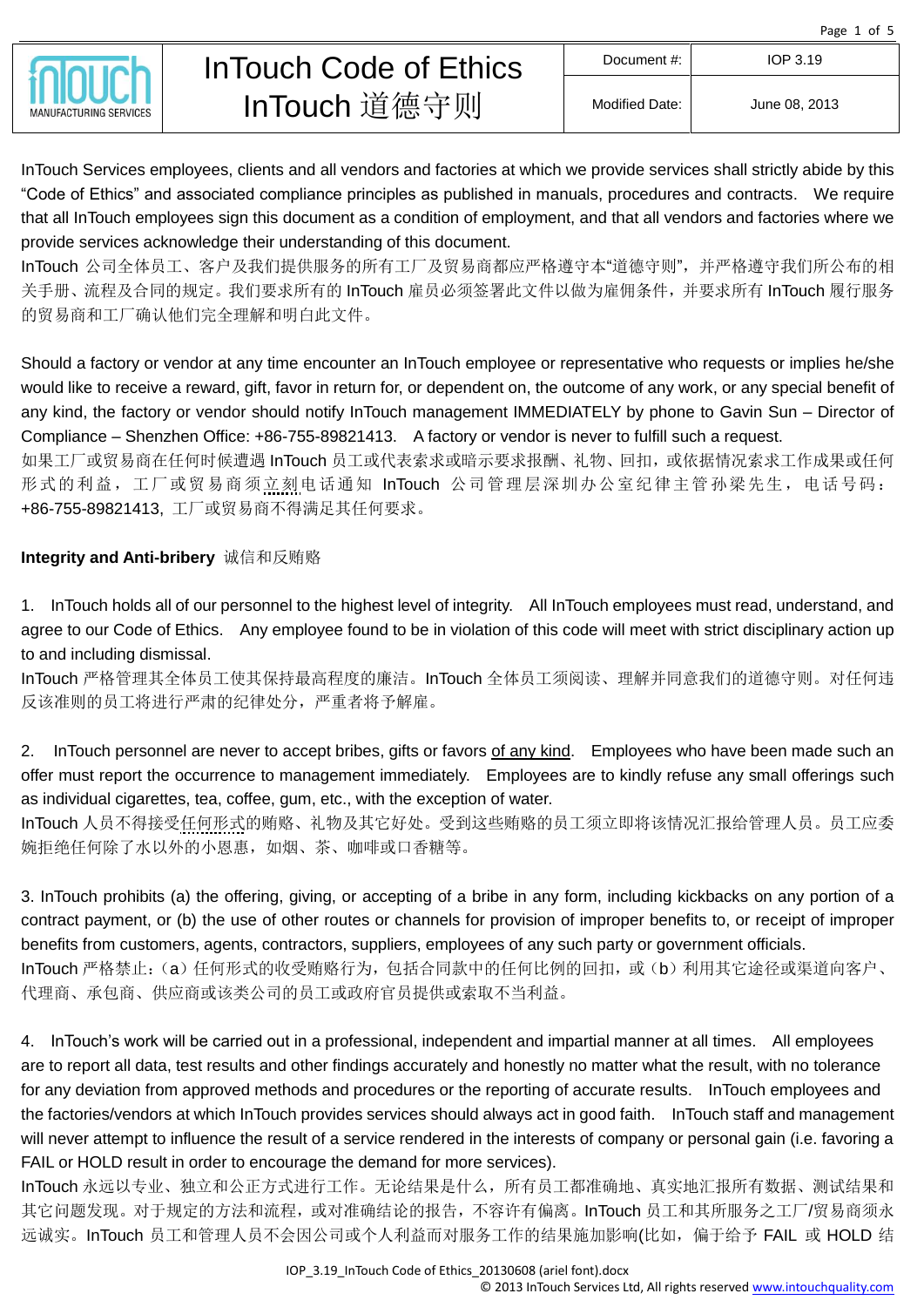5. InTouch and its employees shall carry out its work in accordance with all laws, legislation, and regulations of the countries in which it operates.

InTouch 和其员工应按照所在国法律法规进行工作。

6. InTouch encourages open and honest communication between staff and management at all times. We encourage all employees to speak freely about concerns, problems, and any issues they encounter in work or personal life about which they feel the need to discuss. In the event that an employee is unsure if there has been a violation of our Code of Ethics he/she must contact his/her team leader or top level management to consult. All communication thereafter will be kept confidential within reasonable bounds to protect the source of the information. All employees are required to inform management of any condition that creates a danger to the environment, poses health or safety hazards, or may be a violation of law or ethical conduct. InTouch provides facilities to enable confidential reporting of such conditions. InTouch 鼓励员工与管理层在任何时候公开坦诚的沟通。我们鼓励所有员工直接坦率告知其工作或个人生活中遇到的问题、 困难或疑惑。当员工无法确定某行为是否违反我们的道德守则时,应向其主管或高层管理者咨询请教。所有此后沟通内容将 予以合理范围内的保密以保护信息源。

7. All InTouch work is subject to periodic audit by trained personnel regarding applicable laws, regulatory requirements and InTouch company policies and procedures. Corrective actions will be taken in a timely and effective manner and will be monitored, tracked and reviewed by InTouch management.

InTouch 所有工作都由训练有素人员依据适用的法律、法规要求和公司政策和程序进行定期审查。并及时有效的采取校正措 施,且对这些措施进行监管、跟踪,并由 InTouch 管理人员审核。

8. InTouch employees are prohibited from engaging in the following activities with personnel from any vendor or factory at which InTouch performs services (even if the employee engaged is not directly involved in those services), unless there is explicit and written approval provided by the InTouch Director of Compliance:

- a) The consumption of any form of alcohol.
- b) Attendance of KTV, Karaoke, sight-seeing, sport activity, or any leisure activity.

c) Any activity outside of the normal realm of the work that InTouch is providing.

InTouch 公司禁止员工(即使是没有直接参与为该工厂或贸易商服务工作的员工)与工厂或贸易商人员之间进行下列活动, 除非经纪律主管明确的书面同意:

- (a) 任何形式的酒类消费;
- (b) 参与 KTV, 卡拉 OK, 观光, 体育活动或任何休闲活动;
- (c) 任何不在 InTouch 指派工作范围以内的活动.

9. While InTouch is a customer centered company, it will not tolerate any breach of ethics, law, or company policy in order to satisfy customer requirements, whether stated or implied. Any attempt to subvert this policy is to be reported to InTouch executive management either through normal channels or the confidential facility. Furthermore, InTouch will represent the interests of its clients' only to the extent that the client's interests are fair and reasonable. InTouch will not take responsibility for or attempt to impose on any factory or vendor the unreasonable or unfair demands of a client. 尽管 InTouch 是高度的以客户为中心提供服务,但不容许任何以违背道德、法律或公司政策的方式来满足客户明确提出的或 暗示的要求。任何破坏该政策的尝试都会以正常渠道或机密方式汇报给 InTouch 高层管理。此外, InTouch 公司代表客户利 益仅限于客户利益在公平和合理的范围之内。InTouch 公司将不承担客户任何或者试图强加给工厂或供应商的不合理或不公 平的要求的责任。

10. Vendor/Factory Disagreement – Vendors and factories have the right to respectfully disagree and provide explanation and/or evidence of their position in the case that they oppose an InTouch result or procedure. In such cases InTouch will make its best effort to record all such explanation/evidence and report it clearly back to the client. Furthermore in the case of disagreement the vendor/factory is encouraged to write down any remarks on the appropriate acknowledgment form which is later provided to the client. The vendor/factory may also contact directly with InTouch management to

IOP\_3.19\_InTouch Code of Ethics\_20130608 (ariel font).docx

© 2013 InTouch Services Ltd, All rights reserved www.intouchquality.com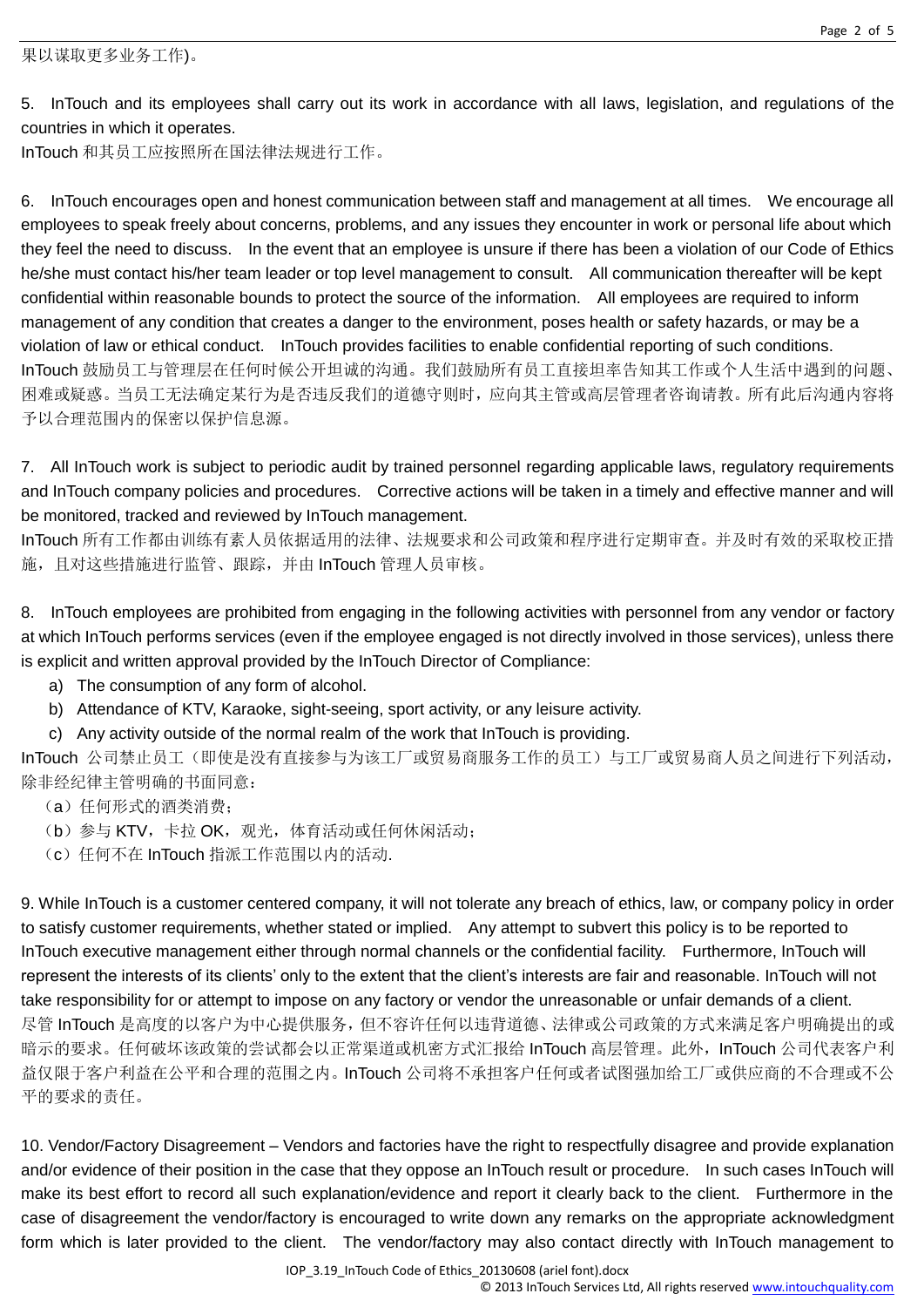express such concern. However, the vendor/factory should at no time raise their voice with, forcibly argue, or in any way threaten an InTouch auditor or other employee in an attempt to express their discontent with an InTouch employee's judgment or in an effort to affect the outcome of a service rendered. 贸易商/工厂异议 – 贸易商和工厂有权以尊重的态度 对 InTouch 的检验结果或程序提出异议,并从自己的立场进行解释或证明。在这种情况下, InTouch 会极尽全力将这些解释 /证明记录并清楚明晰地向客户汇报。此外,在有异议的情况下,鼓励贸易商/工厂在相关确认单上写下备注,其后将此提供 给客户。贸易商/工厂也可以与 InTouch 管理人员直接联系说明该情况。但是,贸易商/工厂在任何时候都不得对 InTouch 检 验员或员工大声呵斥,或与其强行争执,或以其它方式进行胁迫,以此方式表达对 InTouch 人员判定结果的不满,或以此方 式对所做业务结果施加影响。

## **Confidentiality** 保密

11. All data and information either provided by, or related to our client or client's product is to be kept confidential at all times, other than what must be released in order to complete our job. Data is never to be given to any party outside of InTouch except, as necessary, to the factories and consultants who are directly related to providing quality services to our clients. InTouch shall treat all information received in the course of the provision of its services as business confidential to the extent that such information is not already published, generally available to third parties or otherwise in the public domain.

在任何时候,无论是由客户提供,还是与客户或客户产品有关的所有资料和数据,除非为完成工作而必须发布外,都将予以 保密。数据不会对 InTouch 以外的任何方披露,除非在必要情况下,会披露给直接负责对我们客户提供服务的工厂或咨询方。 InTouch 在提供服务过程中收到的所有数据资料都上升到商业机密的高度,并认为这些数据资料既然未在公共领域出现,就 属于未曾公开的资料,一般只向第三方提供。

## **Conflict of Interest** 利益冲突

12. InTouch and its employees will at no time involve itself with buyers or sellers in a way that creates a conflict of interest to our mission.

InTouch 和其员工在任何时候都不能因牵涉买卖双方而造成与我们公司使命之间的利益冲突。

13. InTouch employees are prohibited from engaging in any personal business transaction with any factory, vendor, client or supplier with which InTouch does business or performs work with, unless there is explicit written consent from InTouch executive management. This includes but is not limited to buying from, selling to, providing services for or working on behalf of the factory, vendor, client or supplier.

InTouch 禁止员工与任何 InTouch 有生意联系的工厂、贸易商、客户或供应商之间进行个人商业交易,除非由 InTouch 高层 书面同意。这些交易包括但不限于与工厂、贸易商、客户或供应商进行买卖, 或为其工作、提供服务等。 **Meal Policy** 用餐政策

14. In most cases InTouch employees will take measures to eat on their own, not with the factory. In the case that the factory provides lunch for an InTouch employee on-site at a factory location (take-in meal) the factory may do so if it so desires, but at no more than the value of 20 RMB per InTouch employee. The factory is in no way requested or required to provide this service and InTouch employees are prohibited from requesting it. In the case that the factory takes an InTouch employee other than executive management off-site to dine, such an event MUST be approved beforehand by a phone call from the InTouch employee to a member of InTouch's senior management. As mentioned above in this document, all InTouch employees are prohibited from consuming alcoholic beverages with any factory staff.

大部分情况下,InTouch 员工设法自己负责饮食而不与工厂一起吃饭。如果确实需要工厂在现场提供快餐给InTouch 员工, 其价值每个员工不能超过 20 元人民币。InTouch 绝不要求或请工厂提供此项服务, 也禁止员工向工厂要求。如果工厂带 InTouch 非高层管理的员工外出用餐, 务必由 InTouch 员工事先电话获得公司管理层批准。如前文所述, InTouch 禁止所有 员工与工厂人员消费酒类饮料。